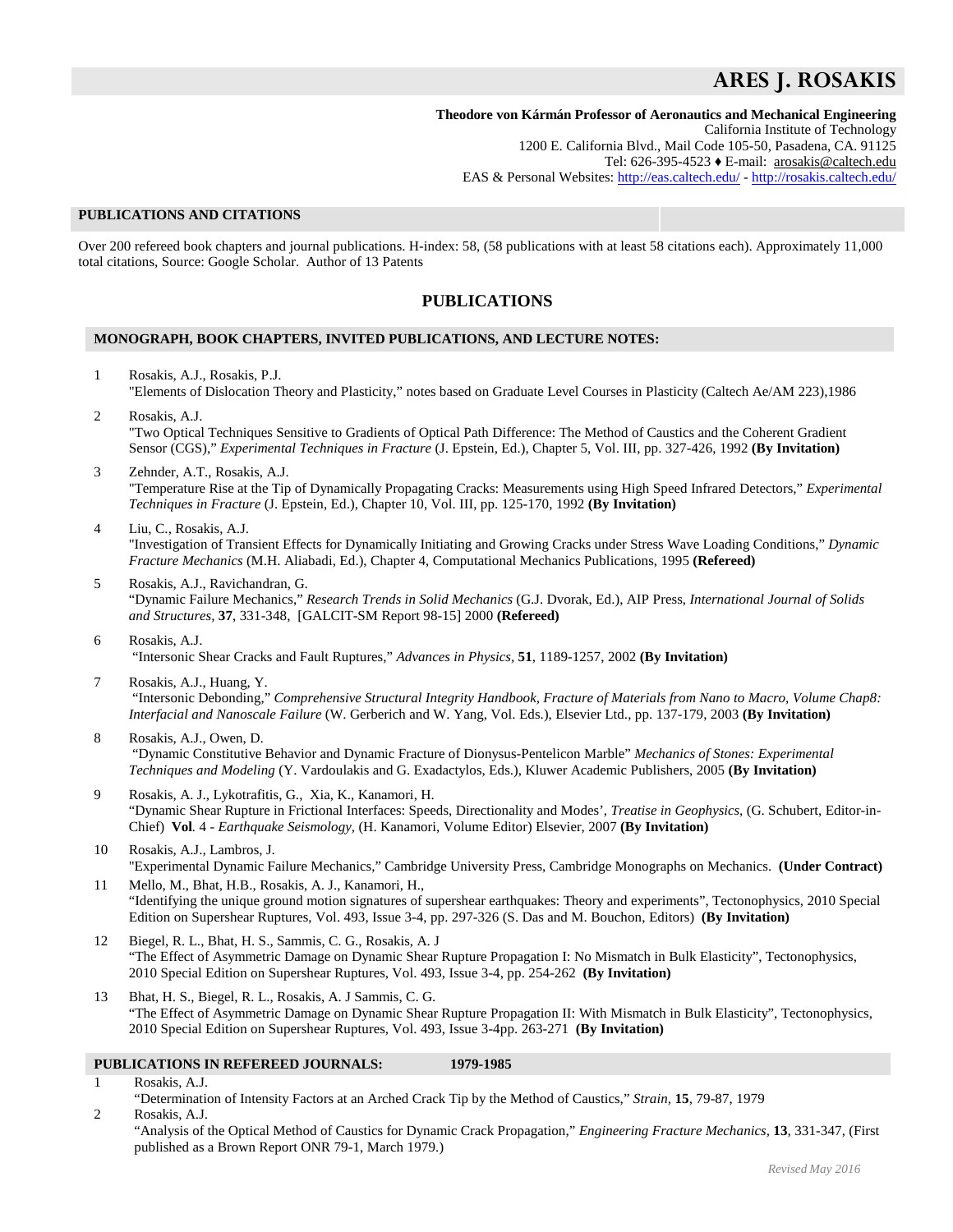3 Rosakis, A.J.

"On the Uniqueness of Representation of the Stress Field of Plane Polygonal Dislocation Loops," *Scripta Metallurgica,* **14**, 1261- 1265, (First published as a Brown Material Research Laboratory Report prepared for the National Science Foundation, NSF CME 1979-23742/1, August 1980.)

- 4 Rosakis, A.J. and Freund, L.B. "The Effect of Crack-Tip Plasticity on the Determination of Dynamic Stress-Intensity Factors by the Optical Method of Caustics," *Journal of Applied Mechanics,* **48**, 302-308, 1981. (First published as a Brown Report ONR N00014-0051/5, September 1980.)
- 5 Freund, L.B., Duffy, J. and Rosakis, A.J. "Dynamic Fracture Initiation in Metals and Preliminary Results on the Method of Caustics for Crack Propagation Measurements," ASME Paper No. 81-PVP-15, 1-7, 1981
- 6 Rosakis, A.J. and Freund, L.B. "Optical Measurement of the Plastic Strain Concentration at a Crack Tip in a Ductile Steel Plate," *Journal of Engineering Materials and Technology,* **104**, 115-120, 1982
- 7 Rosakis, A.J., Ma, C.C. and Freund, L.B. "Analysis of the Optical Shadow Spot Method for a Tensile Crack in a Power-Law Hardening Material," *Journal of Applied Mechanics,* **50**, 777-782, 1983
- 8 Rosakis, A.J., Duffy, J. and Freund, L.B. "The Determination of Dynamic Fracture Toughness of AISI 4340 Steel by the Shadow Spot Method," *Journal of the Mechanics and Physics of Solids,* **32**, 443-460, 1984
- 9 Rosakis, A.J., Zehnder, A.T. "On the Method of Caustics: An Exact Analysis Based on Geometrical Optics," *Journal of Elasticity,* **15**, 347-367, [GALCIT-SM Report 84-1], 1985
- 10 Rosakis, A.J. and Zehnder, A.T. "On the Dynamic Fracture of Structural Metals," *International Journal of Fracture,* Special Issue on Dynamic Fracture (M.L. Williams & W.G. Knauss, Eds.), Martinus Nijhoff Publishers, **27**, 169-186, 1985

- 11 Rosakis, A.J. andRavi-Chandar, K. "On Crack-Tip Stress State: An Experimental Evaluation of Three-Dimensional Effects," *International Journal of Solids and Structures,* **22**, 121-134, [GALCIT-SM Report 84-2], 1986
- 12 Zehnder, A.T. and Rosakis, A.J. "A Note on the Measurement of K and J under Small Scale Yielding Conditions Using the Method of Caustics," *International Journal of Fracture,* **30**, R43-R48, [GALCIT-SM Report 85-18], 1986
- 13 Knowles, J.K. and Rosakis, A.J. "On the Scale of the Nonlinear Effect in a Crack Problem," *Journal of Applied Mechanics,* **53**, 545-549, [GALCIT-SM Report 85- 28], 1986
- 14 Benitez, F.G. and Rosakis, A.J. "Three-Dimensional Elastostatics of a Layer and a Layered Medium," *Journal of Elasticity,***18**, 3-50, [GALCIT-SM Report 85-21], 1986
- 15 Narasimhan, R. and Rosakis, A.J. "Reexamination of Jumps Across Quasi-Statically Propagating Surfaces Under Generalized Plane Stress in Anisotropically Hardening Elastic-Plastic Solids," *Journal of Applied Mechanics,* **54**, 519-524, [GALCIT-SM Report 86-3], 1987
- 16 Narasimhan, R., Rosakis, A.J. and Hall, J.F. "A Finite Element Study of Stable Crack Growth Under Plane Stress Conditions: Part I- Elastic-Perfectly Plastic Solids," *Journal of Applied Mechanics*, **54**, 838-845, [GALCIT-SM Report 86-22], 1987
- 17 Narasimhan, R., Rosakis, A.J. and Hall, J.F. "A Finite Element Study of Stable Crack Growth Under Plane Stress Conditions: Part II- Influence of Hardening," *Journal of Applied Mechanics,* **54**, 846-853 [GALCIT-SM Report 86-23], 1987
- 18 Benitez, F.G. and Rosakis, A.J. "A Point Load in the Interior of a Thick Plate," *Computers & Structures,* **29**, 69-87, 1988
- 19 Rosakis P.J. and Rosakis A.J. "The Screw Dislocation Problem in Incompressible Finite Elastostatics: A Discussion of Nonlinear Effects," *Journal of Elasticity,*  **20**, 3-40, [GALCIT-SM Report 86-5], 1988
- 20 Narasimhan, R. and Rosakis, A.J. "A Finite Element Analysis of Small-Scale Yielding Near a Stationary Crack Under Plane Stress", *Journal of the Mechanics and Physics of Solids,* **36**, 77-117[GALCIT-SM Report 86-21], 1988
- 21 Benitez, F.G. and Rosakis, A.J. "Force at a Point in the Interior of a Three-Dimensional Elastic Layer," *Quarterly Journal of Mechanics and Applied Mathematics,*  **41**, 83-95, 1988
- 22 Rosakis, A.J., Zehnder, A.T., Narasimhan, R. "Caustics by Reflection and their Application to Elastic-Plastic and Dynamic Fracture Mechanics," *Optical Engineering,* **27**, 596- 610, 1988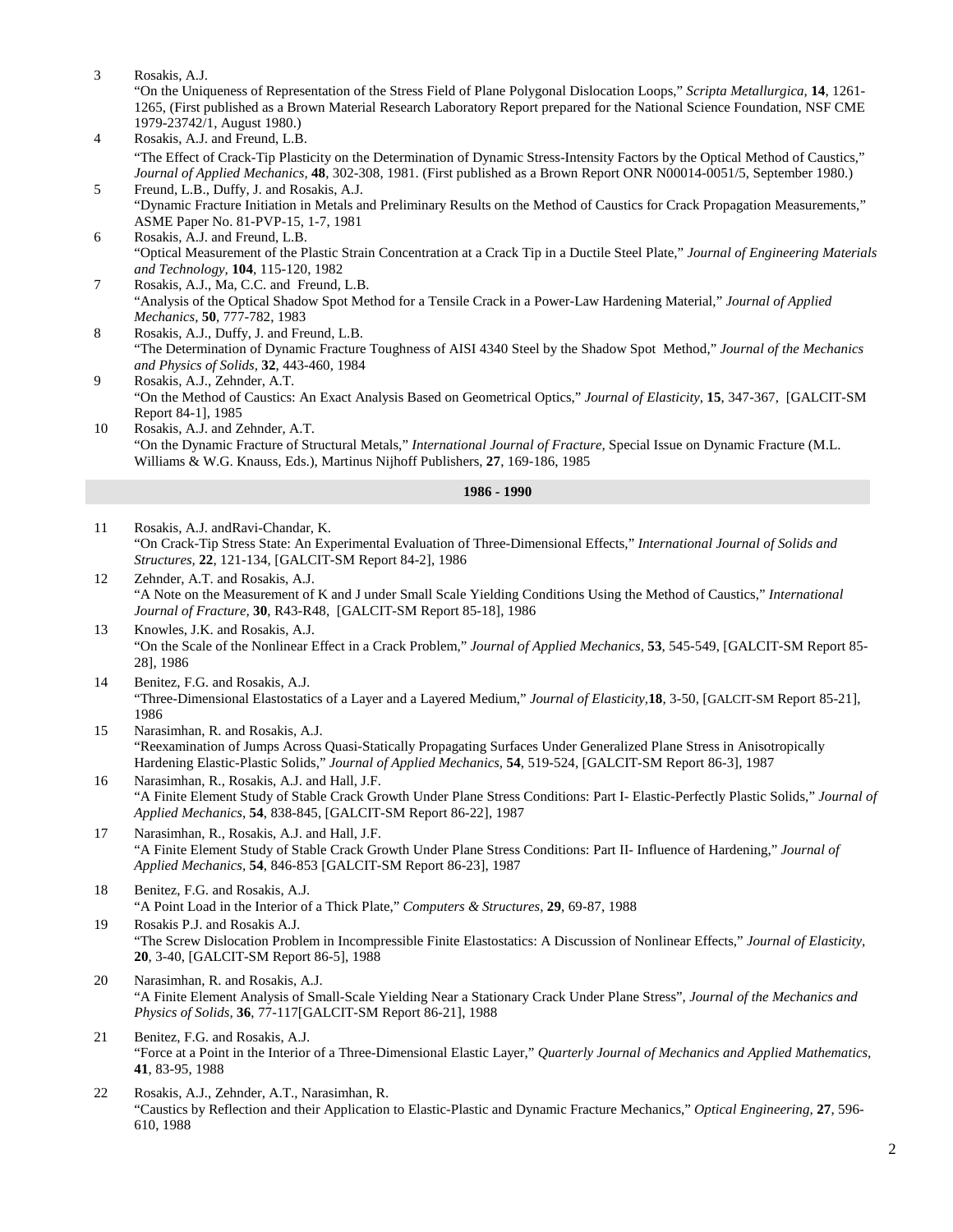23 Zehnder, A.T., Rosakis, A.J. and Narasimhan, R.

"Measurement of the J-Integral with Caustics: An Experimental and Numerical Investigation," *Nonlinear Fracture Mechanics: Volume 1-Time Dependent Fracture, ASTM-STP 995*, (A. Saxena,J.D. Landes and J.L.Bassani, Eds.), American Society for Testing and Materials, Philadelphia, pp. 318-339, [GALCIT-SM Report 86-8], 1989

- 24 Narasimhan, R. and Rosakis, A.J. "Three-Dimensional Effects near a Crack Tip in a Ductile Three-Point Bend Specimen: Part I-A Numerical Investigation," *Journal of Applied Mechanics,* **57**, 607-617, [GALCIT-SM Report 88-6], 1990
- 25 Zehnder, A.T. and Rosakis, A.J. "Three-Dimensional Effects near a Crack Tip in Ductile Three-Point Bend Specimen: Part II-An Experimental Investigation Using Interferometry and Caustics," *Journal of Applied Mechanics,* **57**, 618-626, [GALCIT-SM Report 88-7], 1990
- 26 Zehnder, A.T., Rosakis, A.J. and Krishnaswamy, S. "Dynamic Measurement of the J Integral in Ductile Metals: Comparison of Experimental and Numerical Techniques," *International Journal of Fracture*, Special Issue on Non-linear Fracture, Time Dependence (W.G. Knauss and A.J. Rosakis, Eds.), **42**, 209-230, Also, Proceedings of the IUTAM Symposium on Recent Advances on Non-linear Fracture Mechanics, California Institute of Technology, March 14-16, 1988 - 1990
- 27 Zehnder, A.T. and Rosakis, A.J. "Dynamic Fracture Initiation and Propagation in 4340 Steel Under Impact Loading," *International Journal of Fracture,* **43**, 271- 285, [GALCIT-SM Report 86-6], 1990
- 28 Deng, X. and Rosakis, A.J. "Negative Plastic Flow and its Prevention in Elasto-Plastic Finite Element Computation," *Finite Elements in Analysis and Design***, 7**, 181-191,[GALCIT-SM Report 90-10], 1990
- 29 Rosakis, A.J., Krishnaswamy, S. and Tippur, H.V. "On the Application of the Optical Method of Caustics to the Investigation of Transient Elastodynamic Crack Problems: Limitations of the Classical Interpretation," *International Journal of Optics and Lasers in Engineering*, Special Issue on the Optical Method of Caustics (A.J. Rosakis, Guest Editor), **13**, 183-210, [GALCIT-SM Report 90-2], 1990
- 30 Rosakis, A.J. and Zehnder, A.T. "Experimental Measurement of the Temperature Rise Generated During Dynamic Crack Growth in Metals," *Applied Mechanics Review,* **43**, Part 2, S260-S265, 1990

- 31 Krishnaswamy, S. and Rosakis, A.J. "On the Extent of Dominance of Asymptotic Elastodynamic Crack-Tip Fields: Part I- An Experimental Study Using Bifocal Caustics," *Journal of Applied Mechanics*, **58**, 87-94, [GALCIT-SM Report 88-21], 1991
- 32 Krishnaswamy, S., Rosakis, A.J. and Ravichandran, G. "On the Extent of Dominance of Asymptotic Elastodynamic Crack-Tip Fields: Part II- Numerical Investigation of Three-Dimensional and Transient Effects," *Journal of Applied Mechanics,* **58**, 95-103,[GALCIT-SM Report 88-22], 1991 33 Zehnder, A.T. and Rosakis, A.J.
- "On the Temperature Distribution at the Vicinity of Dynamically Propagating Cracks in 4340 Steel," *Journal of the Mechanics and Physics of Solids,* **39**, 385-415, [GALCIT-SM 89-2], 1991
- 34 Tippur, H.V., Krishnaswamy, S. and Rosakis, A.J. "A Coherent Gradient Sensor for Crack Tip Deformation Measurements: Analysis and Experimental Results," *International Journal of Fracture*, **48**, 193-204, [GALCIT-SM Report 89-3], 1991
- 35 Deng, X. and Rosakis, A.J. "Dynamic Crack Propagation in Elastic-Perfectly Plastic Solids Under Plane Stress Conditions," *Journal of the Mechanics and Physics of Solids*, **39**, 683-722, [GALCIT-SM Report 90-11], 1991
- 36 Tippur, H. V., Krishnaswamy, S. and Rosakis, A. J. "Optical Mapping of Crack Tip Deformations Using the Methods of Transmission and Reflection Coherent Gradient Sensing: A Study of Crack Tip K-Dominance," *International Journal of Fracture,* **52**, 91-117,[GALCIT-SM Report 89-11], 1991
- 37 Tippur, H.V. and Rosakis, A.J. "Quasi-Static and Dynamic Crack Growth Along Bimaterial Interfaces: A Note on Crack-Tip Field Measurements Using Coherent Gradient Sensing," *Journal of Experimental Mechanics*, **31**, 243-251,[GALCIT-SM Report 90-18], 1991
- 38 Rosakis, A.J. and Liu, C., Freund, L.B. "A Note on the Asymptotic Stress Field of a Non-Uniformly Propagating Dynamic Crack," *International Journal of Fracture*, **50**, R39 - R45, 1991
- 39 Narasimhan, R., Rosakis, A.J., Moran, B. "A Three-Dimensional Numerical Investigation of Fracture Initiation by Ductile Failure Mechanisms in a 4340 Steel," *International Journal of Fracture*, **56**, 1-24, [GALCIT-SM Report 89-5], 1992
- 40 Zehnder, A.T. and Rosakis, A.J. "A Note on the Use of High-Speed Infrared Detectors for the Measurement of Temperature Fields at the Vicinity of Dynamically Growing Cracks in 4340 Steel," *Journal of Applied Mechanics,* **59**, 450-452, 1992
- 41 Krishnaswamy, S., Tippur, H. V. and Rosakis, A. J. "Measurement of Transient Crack-Tip Deformation Fields Using the Method of Coherent Gradient Sensing," *Journal of the Mechanics and Physics of Solids,* **40**, 339-372 [GALCIT-SM Report 90-1], 1992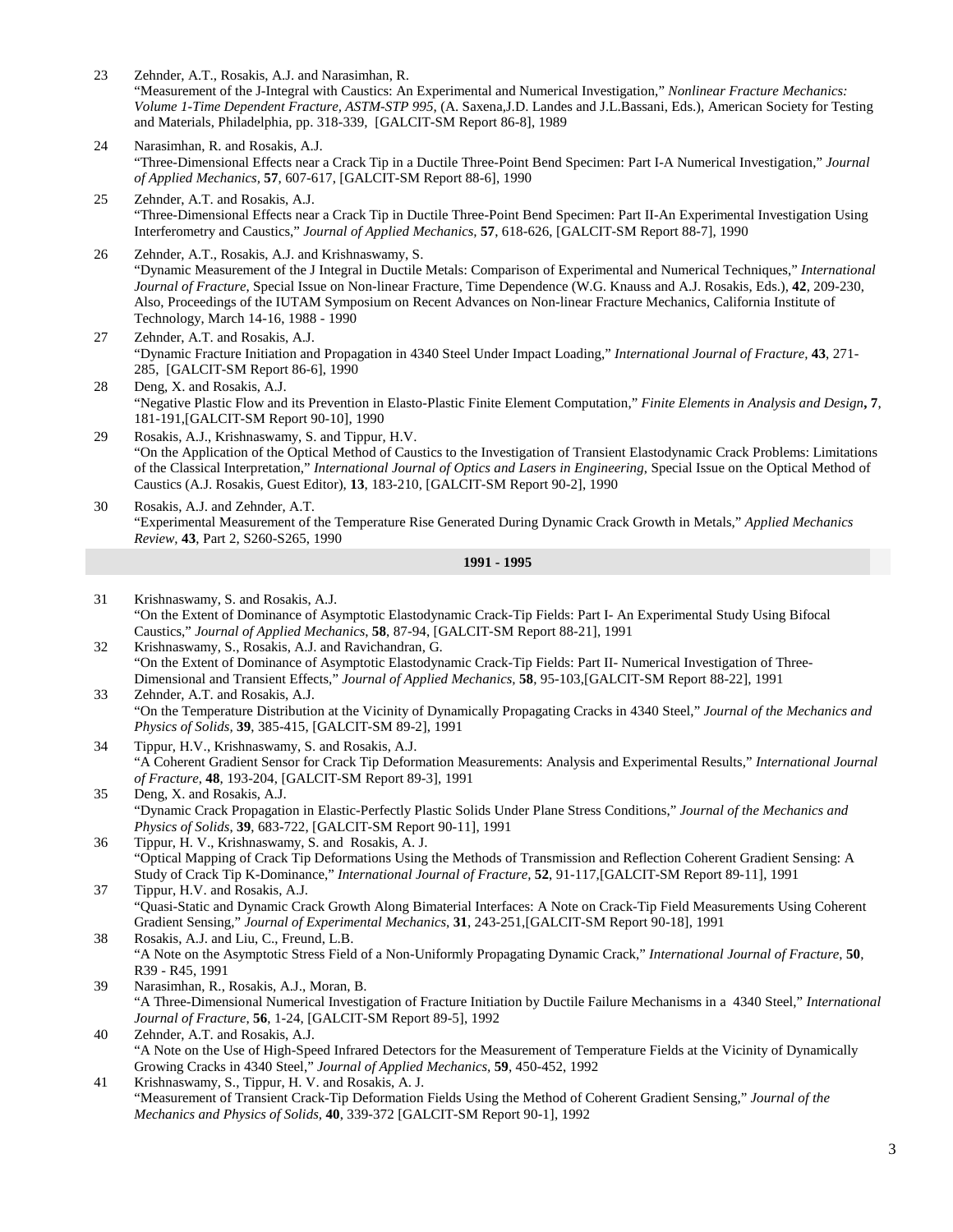- 42 Mason, J.J., Lambros, J. and Rosakis, A.J. "The Use of a Coherent Gradient Sensor in Dynamic Mixed-Mode Fracture Mechanics Experiments," *Journal of the Mechanics and Physics of Solids*, **40**, 641-661[GALCIT-SM Report 90-21], 1992
- 43 Freund, L.B and Rosakis, A.J. "The Structure of the Near-Tip Field During Transient Elastodynamic Crack Growth," *Journal of the Mechanics and* Physics *of Solids*, **40**, 699-719, 1992
- 44 Deng, X. and Rosakis, A.J. "A Finite Element Investigation of Quasi-Static and Dynamic Asymptotic Crack-Tip Fields in Hardening Elastic-Plastic Solids Under Plane Stress; Part I: Crack Growth in Linear Hardening Materials," *International Journal of Fracture*, **57**, 291-308, [GALCIT-SM Report 90-12], 1992
- 45 Deng, X. and Rosakis, A.J. "A Finite Element Investigation of Quasi-Static and Dynamic Asymptotic Crack-Tip Fields in Hardening Elastic-Plastic Solids Under Plane Stress; Part II: Crack Growth in Power-Law Hardening Materials," *International Journal of Fracture,* **58**, 137-156, [GALCIT-SM Report 90-13], 1992
- 46 Bruck, H.A. and Rosakis, A.J. "On the Sensitivity of Coherent Gradient Sensing: Part I-A Theoretical Investigation of Accuracy in Fracture Mechanics Applications," *Optics and Lasers in Engineering*, **17**, 83-101, [GALCIT-SM Report 91-6], 1992
- 47 Liu, C., Rosakis, A.J. and Freund, L.B. "The Interpretation of Optical Caustics in the Presence of Dynamic Non-Uniform Crack-Tip Motion Histories: A Study Based on a Higher Order Transient Crack-Tip Expansion," *International Journal of Solids and Structures*, **30**, 875-897, 1993
- 48 Bruck, H.A. and Rosakis, A.J. "On the Sensitivity of Coherent Gradient Sensing: Part II-An Experimental Investigation of Accuracy in Fracture Mechanics Applications," *Optics and Lasers in Engineering*, **18**, 25-51, [GALCIT-SM Report 91-8], 1993
- 49 Benitez, F.G., Lu, L. and Rosakis, A.J. "A Boundary Element Formulation Based on the Three-Dimensional Elastostatic Fundamental Solution for the Infinite Layer: Part I-Theoretical and Numerical Development," *International Journal for Numerical Methods in Engineering*, **36**, 3097-3130, 1993
- 50 Lu, L., Benitez, F.G. and Rosakis, A.J "A Boundary Element Formulation Based on the Three-Dimensional Elastostatic Fundamental Solution for the Infinite Layer: Part II - Three-Dimensional Examples," *International Journal for Numerical Methods in Engineering*, **36**, 3131-3159, 1993

## 51 Rosakis, A.J. "Two Optical Techniques Sensitive to Gradients of Optical Path Difference: The Method of Caustics and the Coherent Gradient Sensor (CGS)," *Experimental Techniques in Fracture* (J. Epstein, Ed.), Chapter 10, pp. 327-425, 1993

- 52 Zehnder, A.T., Rosakis, A.J. "Temperature Rise at the Tip of Dynamically Propagating Cracks: Measurements Using High-Speed Infrared Detectors," *Experimental Techniques in Fracture* (J. Epstein, Ed.), Chapter 5, pp. 125-169, 1993
- 53 Rosakis, A.J., Mason, J.J. and Ravichandran, G. "The Conversion of Plastic Work to Heat Around a Dynamically Propagating Crack in Metals," *Journal of the Mechanical Behavior of Materials* (B.-Z. Weiss and E.C. Aifantis, Eds.), Proceedings of the International Conference on the Mechanics, Physics and Structure of Materials: A Celebration of Aristotle's 23 Centuries, Part 4: Mechanical Aspects, II, Vol. 4, No. 4, 375-385, 1993

## 54 Lee, Y.J. and Rosakis, A.J. "Interfacial Cracks in Plates: A Three-Dimensional Numerical Investigation," *International Journal of Solids and Structures,* **30**, 3139-3158, 1993

- 55 Mason, J.J., and Rosakis, A.J "The Effects of Hyperbolic Heat Conduction Around a Dynamically Propagating Crack Tip," *Mech. of Materials,* **15**, 263-278, 1993
- 56 Rosakis, A.J. "Application of Coherent Gradient Sensing (CGS) to the Investigation of Dynamic Fracture Problems," Special Issue of *Optics and Lasers in Engineering* devoted to Photomechanics Applied to Dynamic Response of Materials (A. Shukla, Guest Ed.), **19**, 3-41, 1993
- 57 Liu, C., Lambros, J. and Rosakis, A.J. "Highly Transient Elastodynamic Crack Growth in a Bimaterial Interface: Higher Order Asymptotic Analysis and Optical Experiments," *Journal of the Mechanics and Physics of Solids*, **41**, 1887-1954, 1993
- 58 Mason, J.J. and Rosakis, A.J. "On the Dependence of the Dynamic Crack Tip Temperature Fields in Metals Upon Crack Tip Velocity and Material Parameters," *Mechanics of Materials*, **16**, 337-350, 1993
- 59 Deng, X., Rosakis, A.J. and Krishnaswamy, S. "Dynamic Crack Propagation in Elastic-Plastic Solids Under Non-K-Dominance Conditions," *European Journal of Mechanics and Solids*, **13**, 327-350, [GALCIT-SM Report 90-14], 1994
- 60 Mason, J.J., Rosakis, A.J. and Ravichandran, G. "On the Strain and Strain Rate Dependence of the Fraction of Plastic Work Converted to Heat: An Experimental Study Using High Speed Infrared Detectors and the Kolsky Bar," *Mechanics of Materials*, **17** 135-145, 1994
- 61 Bruck, H.A., Christman, T., Rosakis, A.J. and Johnson, W.L. "Quasi-Static Constitutive Behavior of  $Zr_{412}Zr_{137}Ni_{10}Cu_{12}Be_{225}$  Bulk Amorphous Alloys," *Scripta Metallurgica et Materialia*, **30**, 429-434, 1994
- 62 Liu, C. and Rosakis, A.J. "On the Higher Order Asymptotic Analysis of a Non-Uniformly Propagating Dynamic Crack Along an Arbitrary Path," *Journal of Elasticity*, **35**, 27-60, 1994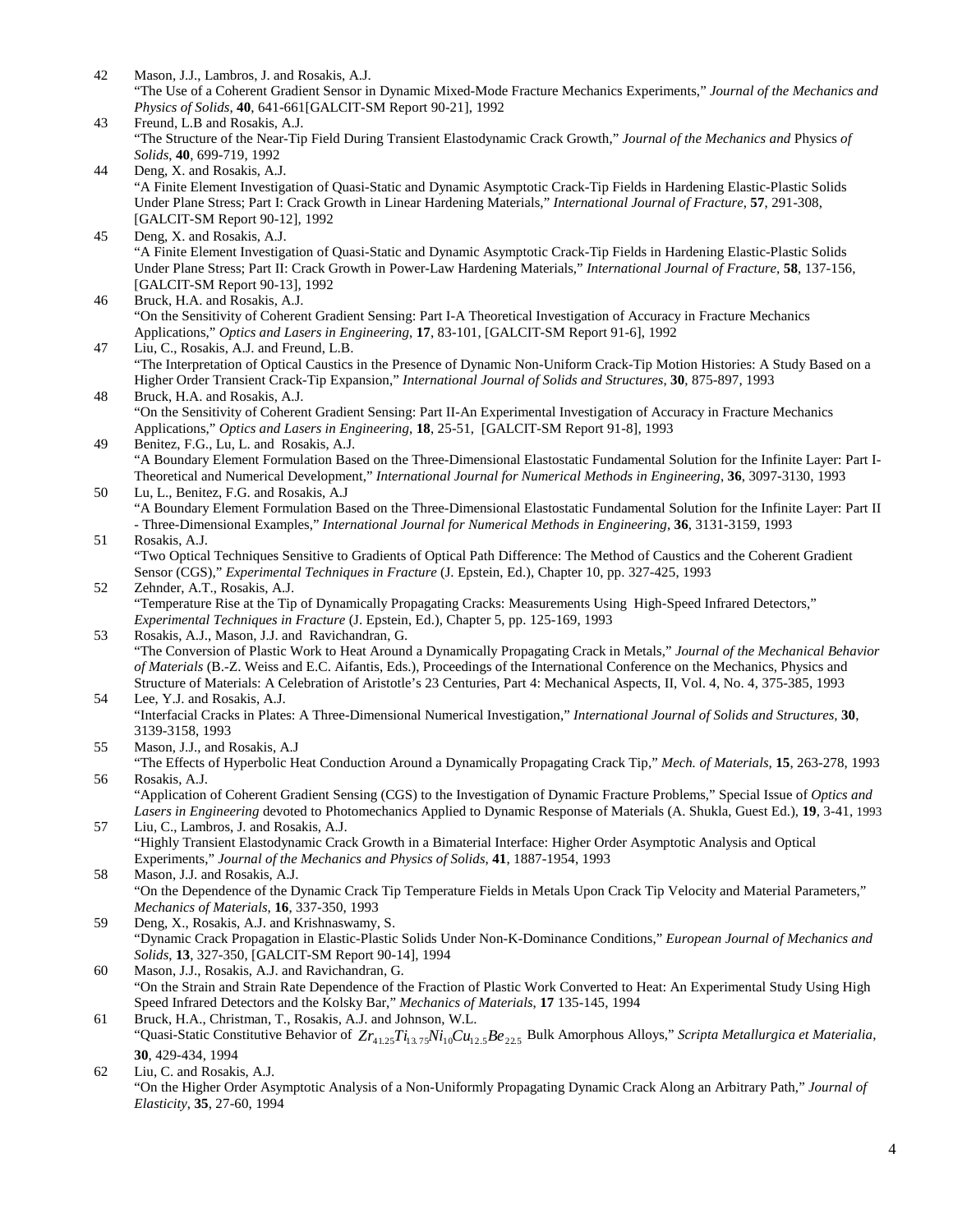63 Liu, C. and Rosakis, A.J. "Investigation of Transient Effects for Dynamically Initiating and Growing Cracks Under Stress Wave Loading Conditions," *Dynamic Fracture Mechanics* (M.H. Aliabadi, Ed.), Computational Mechanics Publication, Southhampton, UK; Boston, USA, Chapter 4, 1994

- 64 Mason, J.J., Rosakis, A.J. and Ravichandran, G. "Full Field Measurements of the Dynamic Deformation Field Around a Growing Adiabatic Shear Band at the Tip of a Dynamically Loaded Crack or Notch," *Journal of the Mechanics and Physics of Solids*, **42**, 1679-1697, 1994
- 65 Lambros, J. and Rosakis, A.J. "Dynamic Decohesion of Bimaterials: Experimental Observations and Failure Criteria," *International Journal of Solids and Structures*, Special Volume devoted to Dynamic Failure Mechanics of Modern Materials (A.J. Rosakis, A. Shukla and Y.D.S. Rajapakse, Eds.), **32**, 2677-2702, 1995
- 66 Lambros, J. and Rosakis, A.J. "Development of a Dynamic Decohesion Criterion for Subsonic Fracture of the Interface Between Two Dissimilar Materials," *Proceedings of the Royal Society of London*, **451,** 711-736, 1995
- 67 Lambros, J. and Rosakis, A.J. "Shear Dominated Transonic Interfacial Crack Growth in a Bimaterial-I. Experimental Observations," *Journal of the Mechanics and Physics of Solids*, **43**, 169-188, 1995
- 68 Liu, C., Huang, Y. and Rosakis, A.J. "Shear Dominated Transonic Interfacial Crack Growth in a Bimaterial-II. Asymptotic Fields and Favorable Velocity Regimes," *Journal of the Mechanics and Physics of Solids*, **43**, 189-206, 1995

- 69 Lee. Y.J., Lambros, J. and Rosakis, A.J. "Analysis of Coherent Gradient Sensing (CGS) by Fourier Optics," *Optics and Lasers in Engineering,* **25**, 25-53, 1996
- 70. Li, W, Deng, X. and Rosakis, A.J. "Determination of Temperature Field Around a Rapidly Moving Crack-Tip in an Elastic-Plastic Solid," *International Journal of Heat Mass Transfer*, **39**, 677-690, 1996
- 71 Bruck, H.A., Rosakis, A.J. and Johnson, W.L "The Dynamic Compressive Behavior of Beryllium Bearing Bulk Metallic Glasses," *J. of Materials Research*, **11**, 503-511, 1996
- 72 Zhou, M., Rosakis, A.J. and Ravichandran, G. "Dynamically Propagating Shear Bands in Impact-Loaded Prenotched Plates-I. Experimental Investigations of Temperature Signatures and Propagation Speed," *Journal of the Mechanics and Physics of Solids*, **44**, 981-1006, 1996
- 73 Zhou, M., Ravichandran, G. And Rosakis, A.J. "Dynamically Propagating Shear Bands in Impact-Loaded Prenotched Plates-II. Numerical Simulations," *Journal of the Mechanics and Physics of Solids*, **44**, 1007-1032, 1996
- 74 Huang, Y., Liu, C. and Rosakis, A.J. "Transonic Crack Growth Along a Bimaterial Interface: An Investigation of the Asymptotic Structure of Near-Tip Fields," *International Journal of Solids and Structures*, **33**, 2625- 2645, 1996
- 75 Lambros, J. and Rosakis, A.J. "Dynamic Crack Initiation and Growth in Thick Unidirectional Graphite/Epoxy Plates," *Journal of Composites Science and Technology*, **57**, 55-65, 1997
- 76 Singh, R., Lambros, J., Shukla, A. and Rosakis, A.J. "Investigation of the Mechanics of Intersonic Crack Propagation Along a Bimaterial Interface Using Coherent Gradient Sensing and Photoelasticity" *Proceedings of the Royal Society of London A*, **453**, 2649-2667, 1997
- 77 Lambros, J. and Rosakis, A.J. "An Experimental Study of Dynamic Delamination of Thick Fiber Reinforced Polymeric Matrix Composites," *Journal of Experimental Mechanics*, **37**, 360-366, 1997
- 78 Conner, R.D., Rosakis, A.J., Johnson, W.L. and Owen, D.M "Fracture Toughness Determination for a Beryllium-Bearing Bulk Metallic Glass," *Scripta Materialia*, **37**,1373-1378, 1997
- 79 Huang, Y., Wang, W., Liu, C. and Rosakis, A.J. "Intersonic Crack Growth in Bimaterial Interfaces: An Investigation of Crack Face Contact," *Journal of the Mechanics and Physics of Solids*, **46**, 2233-2259, 1998
- 80 Zhou, M., Rosakis, A.J. and Ravichandran, G. "On the Growth of Shear Bands and Failure-Mode Transition in Prenotched Plates: A Comparison of Singly and Doubly Notched Specimens," *International Journal of Plasticity*, **14**, 435-451, 1998
- 81 Rosakis, A.J., Singh, R.P., Tsuji, Y., Kolawa, E. and Moore, Jr, N.R. "Full Field Measurements of Curvature Using Coherent Gradient Sensing: Application to Thin Film Characterization," *Thin Solid Films*, **325**, 42-54, 1998
- 82 Rosakis, A.J., Samudrala, O., Singh, R.P. and Shukla, A. "Intersonic Crack Propagation in Bimaterial Systems," *Journal of the Mechanics of Physics of Solids*, Special Volume on Dynamic Deformation and Failure Mechanics of Materials (G. Ravichandran, A.J. Rosakis, M. Ortiz, Y.D.S. Rajapakse and K. Iyer, Guest Editors), **46**, 1789-1813, 1998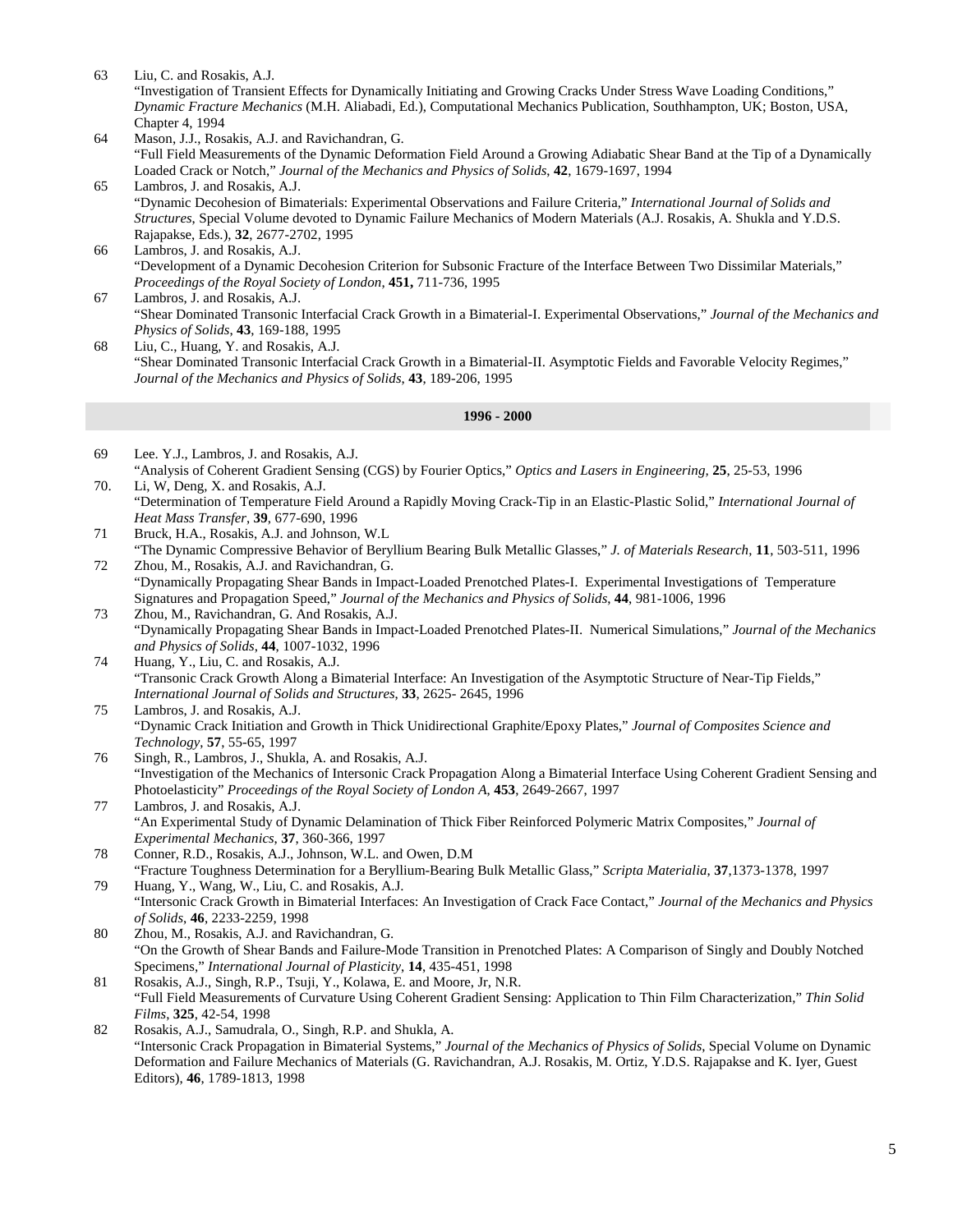- 83 Guduru, P.R., Singh, R.P., Ravichandran, G. and Rosakis, A.J. "Dynamic Crack Initiation in Ductile Steels," *Journal of the Mechanics of Physics of Solids*, Special Volume on Dynamic Deformation and Failure Mechanics of Materials (G. Ravichandran, A.J. Rosakis, M. Ortiz, Y.D.S. Rajapakse and K. Iyer, Guest Editors), **46**, 1997-2016, 1998
- 84 Owen, D.M., Zhuang, S., Rosakis, A.J. and Ravichandran, G. "Experimental Determination of Dynamic Crack Initiation and Propagation Fracture Toughness in Thin Aluminum Sheets," *International J. of Fracture*, Special Volume on Experimental Dynamic Fracture (W. Knauss, Guest Editor), **90**, 153-174, 1998
- 85 Liu, C., Knauss, W.G. and Rosakis, A.J. "Loading Rates and the Dynamic Initiation Toughness in Brittle Solids," *International Journal of Fracture*, Special Volume on Experimental Dynamic Fracture (W.G. Knauss, Guest Editor), **90**, 103-118, 1998
- 86 Kavaturu, M., Shukla, A. and Rosakis, A.J. "Intersonic Crack Propagation Along Interfaces: Experimental Observations and Analysis," *Journal of Experimental Mechanics*, **38**, 218-225, 1998
- 87 Wang, W., Huang, Y., Rosakis, A.J. and Liu, C. "Effect of Elastic Mismatch in Intersonic Crack Propagation Along a Bimaterial Interface," *Engineering Fracture Mechanics*, **61**, 471-485, 1998
- 88 Liu, C., Rosakis, A.J., Ellis, R.W. and Stout, M.G. "A Study of the Fracture Behavior of Unidirectional Fiber-Reinforced Composites using Coherent Gradient Sensing (CGS) Interferometry," *International Journal of Fracture,* **90**, 355-382, 1998
- 89 Rosakis, A.J., Samudrala, O. and Coker, D. "Cracks Faster than Shear Wave Speed", *Science*, **284**, 1337-1340, [GALCIT-SM Report 98-17], 1999
- 90 Gao, H., Huang, Y., Gumbsch, P. and Rosakis, A.J. "On Radiation-Free Transonic Motion of Cracks and Dislocations," *J. of the Mechanics and Physics of Solids*, **47**, 1941-1961, 1999
- 91 Huang, Y., Wang, W., Liu, C. and Rosakis, A.J. "Analysis of Intersonic Crack Growth in Unidirectional Fiber-Reinforced Composites," *Journal of the Mechanics and Physics of Solids*, **47**, 1893-1916, 1999
- 92 Needleman, A. and Rosakis, A.J. "The Effect of Bond Strength and Loading Rate on the Attainment of Intersonic Crack Growth in Interfaces," *Journal of the Mechanics and Physics of Solids*, **47**, 2411-2449, 1999
- 93 Rosakis, A.J. and Ravichandran, G. "Dynamic Failure Mechanics," *Research Trends in Solid Mechanics*, (G.J. Dvorak, Guest Ed.), AIP Press, *International Journal of Solids and Structures,* **37**, 331-348 [GALCIT-SM Report 98-15], 2000
- 94 Rosakis, P., Rosakis, A.J., Ravichandran, G. and Hodowany, J. "A Thermodynamic Internal Variable Model for the Partition of Plastic Work into Heat and Stored Energy in Metals," *Journal of the Mechanics and Physics of Solids*, **48**, 581-607, [GALCIT-SM Report 98-8], 2000
- 95 Hodowany, J., Ravichandran, G., Rosakis, A.J. and Rosakis, P. "Partition of Plastic Work into Heat and Stored Energy in Metals," *Journal of Experimental Mechanics*, **40**, 113-123 [GALCIT-SM Report 98-7], 2000
- 96 Pandolfi, A., Guduru, P.R., Ortiz, M. and Rosakis, A.J. "Three Dimensional Cohesive-Element Analysis and Experiments of Dynamic Fracture in C300 Steel," *International Journal of Solids and Structures*, **37**, 3733-3760, 2000
- 97 Rosakis, A.J., Samudrala, O. and Coker, D. "Intersonic Shear Crack Growth Along Weak Planes," *Materials Research Innovations,* **3**, 236-243, 2000
- 98 Rosakis, A.J., Coker, D. and Huang, Y.Y. "Subsonic and Intersonic Dynamic Crack Growth in Unidirectional Composites," *Society of Manufacturing Engineers,* Technical Paper #EM00-247, 1-10, 2000
- 99 Zehnder, A.T., Guduru, P.R., Rosakis, A.J. and Ravichandran, G "Million Frames Per Second Infrared Imaging System," *Review of Scientific Instruments,* **71**, 3762-3768 [GALCIT-SM Report 00-8], 2000
- 100 Rosakis, A.J. "Speed Dependence and Crack Addiction," Caltech *Engineering & Science* Magazine, Volume LXIII, Number 2, 30-38, 2000

- 101 Coker, D. and Rosakis, A.J. "Experimental Observations of Intersonic Crack Growth in Asymmetrically Loaded Unidirectional Composites Plates," *Philosophical Magazine A,* **81**, 571-595 [GALCIT-SM Report 98-16], 2001
- 102 Lee, H., Rosakis, A.J. and Freund, L.B. "Full Field Optical Measurement of Curvatures in Ultra-Thin-Film-Substrate Systems in the Range of Geometrically Nonlinear Deformations," *Journal of Applied Physics,* **89**, 6116-6129 [GALCIT-SM Report 00-10], 2001
- 103 Boyd, D.A., Gallivan, M. A., Tripathi, A.B., Rosakis, A. J., Gowin, D. G. and Atwater, H.A. "Real-time, In Situ Curvature Measurement During Growth of Epitaxial YBCO Films on MgO", *MRS Symposium Proc. Series,*  **616**, p 616, 2001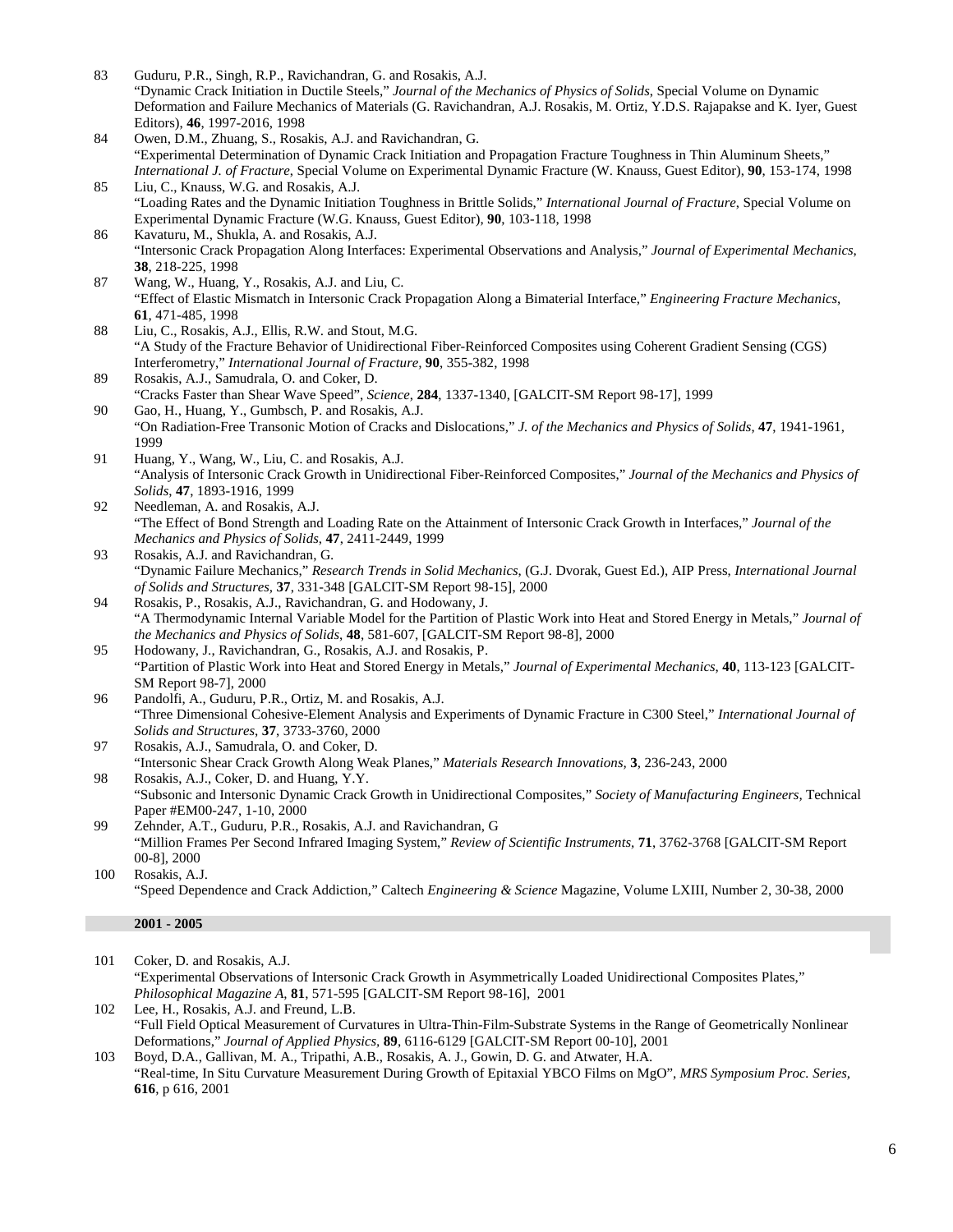- 104 Guduru, P.R., Rosakis A.J. and Ravichandran, G. "Dynamic Shear Bands: An Investigation Using High Speed Optical and Infrared Diagnostics," *Mechanics of Materials,* **33**, 371- 402 [GALCIT-SM Report 00-11], 2001
- 105 Bouchon, M., Bouin, M.-P., Karabulut, H., Nafi Toksöz, M., Dietrich, M. and Rosakis, A.J. "How Fast is Rupture During an Earthquake? New Insights from the 1999 Turkey Earthquakes," *Geophysical Research Letters,* **28**, 2723-2726, 2001
- 106 Guduru, P.R., Zehnder, A.T., Rosakis, A.J. and Ravichandran, G. "Dynamic Full Field Measurements of Crack Tip Temperatures," *Engineering Fracture Mechanics,* **68**, 1535-1556, [GALCIT-SM Report 00-12], 2001
- 107 Guduru, P.R., Ravichandran, G., Rosakis A.J. "Observations of Transient High Temperature Vortical Microstructures in Solids During Adiabatic Shear Banding," *Physical Review E,* **64**, 036128-1-6, [GALCIT-SM Report 00-9], 2001
- 108 Singh, R.P. and Rosakis, A.J. "Determination of the Yield Properties of Thin Films Using Enhanced Coherent Gradient Sensing," *Journal of Experimental Mechanics,* **41** [GALCIT-SM Report 00-15], 2001
- 109 Li, S., Liu, W.-K., Qian, D., Guduru, P.R. and Rosakis, A.J. "Dynamic Shear Band Propagation and Micro-Structure of Adiabatic Shear Band," *Computer Methods in Applied Mechanics and Engineering,* **191**, 73-92 [GALCIT-SM Report 00-16], 2001
- 110 Li, S., Liu, W.-K., Rosakis, A.J., Belytschko, T. and Hao, W. "Mesh-Free Galerkin Simulations of Dynamic Shear Band Propagation and Failure Mode Transition," *International Journal of Solids and Structures,* **39**, 1213-1240, 2002
- 111 Samudrala, O., Huang, Y. and Rosakis, A.J. "Subsonic and Intersonic Mode II Crack Propagation with a Rate-Dependent Cohesive Zone," *Journal of the Mechanics and Physics of Solids,* **50**, 1231-1268 [GALCIT-SM Report 00-1], 2002
- 112 Rosakis, A.J. "Intersonic Shear Cracks and Fault Ruptures," *Advances in Physics,* **51**, 1189-1257, 2002 113 Xu, L. and Rosakis, A.J.
- "Impact Failure Characteristics in Sandwich Structures; Part I: Basic Failure Mode Selection," *International Journal of Solids and Structures,* **39**, 4215-4235 [GALCIT-SM Report 00-6], 2002
- 114 Xu, L. and Rosakis, A.J. "Impact Failure Characteristics in Sandwich Structures; Part II: Effects of Impact Speed and Interfacial Strength," *International Journal of Solids and Structures,* **39**, 4237-4248 [GALCIT-SM Report 00-7], 2002
- 115 Yu, C., Pandolfi, A., Ortiz, M., Coker, D. and Rosakis, A.J. "Three-Dimensional Modeling of Intersonic Shear-Crack Growth in Asymmetrically Loaded Unidirectional Composite Plates," *International Journal of Solids and Structures*, **39**, 6135-6157 [GALCIT-SM Report 01-1], 2002
- 116 Bouchon, M. and Rosakis, A.J. "Reply to Comment on 'How Fast is Rupture During an Earthquake?' New Insights from the 1999 Turkey Earthquakes," *Geophysical Research Letters,* **29**, 1243, 2002
- 117 Xu, L.R., Huang, Y.Y. and Rosakis, A.J. "Dynamic Crack Deflection and Penetration at Interfaces in Homogeneous Materials: Experimental Studies and Model Predictions," *Journal of the Mechanics and Physics of Solids,* **51**, 461-486, 2003. [GALCIT-SM Report 00-5], 2002
- 118 Guo, G., Yang, W., Huang, Y. and Rosakis, A "Sudden Deceleration or Acceleration of an Intersonic Shear Crack," *J. of the Mechanics and Physics of Solids*, **51**, 311-331, 2003
- 119 Samudrala, O., Huang, Y. and Rosakis, A.J. "Subsonic and Intersonic Shear Rupture of Weak Planes with a Velocity Weakening Cohesive Zone," *Journal of Geophysical Research,* **107**, 7-1 – 7-32 [GALCIT-SM Report 00-2], 2003
- 120 Samudrala, O. and Rosakis, A.J. "Effect of Loading and Geometry on the Subsonic/Intersonic Transition of a Bimaterial Interface Crack," *Engineering Fracture Mechanics,* **70**, 309-337 [GALCIT-SM Report 01-14], 2003
- 121 Coker, D., Rosakis, A.J. and Needleman, A. "Dynamic Crack Growth Along a Polymer Composite-Homalite Interface," *Journal of the Mechanics and Physics of Solids*, **51**, 425-460, 2003
- 122 Rosakis, A.J. "High Speed Failure Phenomena in Heterogeneous Material Systems at All Length Scales – A Revival!," *Experimental Techniques "Trends in Experimental Mechanics,"* **27**, 1,12,14, 2003
- 123 Xu, L.R. and Rosakis, A.J. "Real-Time Experimental Investigation of Dynamic Crack Branching Using High-Speed Optical Diagnostics," *Experimental Techniques, 2001 SEM Student Paper Competition Winner – 2nd Place,* **27**, 23-26, 2003
- 124 Rousseau, C.-E. and Rosakis, A.J. "On the Influence of Fault Bends on the Growth of Sub-Rayleigh and Intersonic Dynamic Shear Ruptures, *Journal of Geophysical Research,* **108**, 2411-2431 [GALCIT-SM Report 03-01], 2003
- 125 Xu, L.R. and Rosakis, A.J. "An Experimental Study of Impact Induced Failure Events in Homogeneous Layered Materials Using Dynamic Photoelasticity and High-Speed Photography," *Optics and Lasers in Engineering,* **40**, 263- 288 [GALCIT-SM Report 01-2], 2003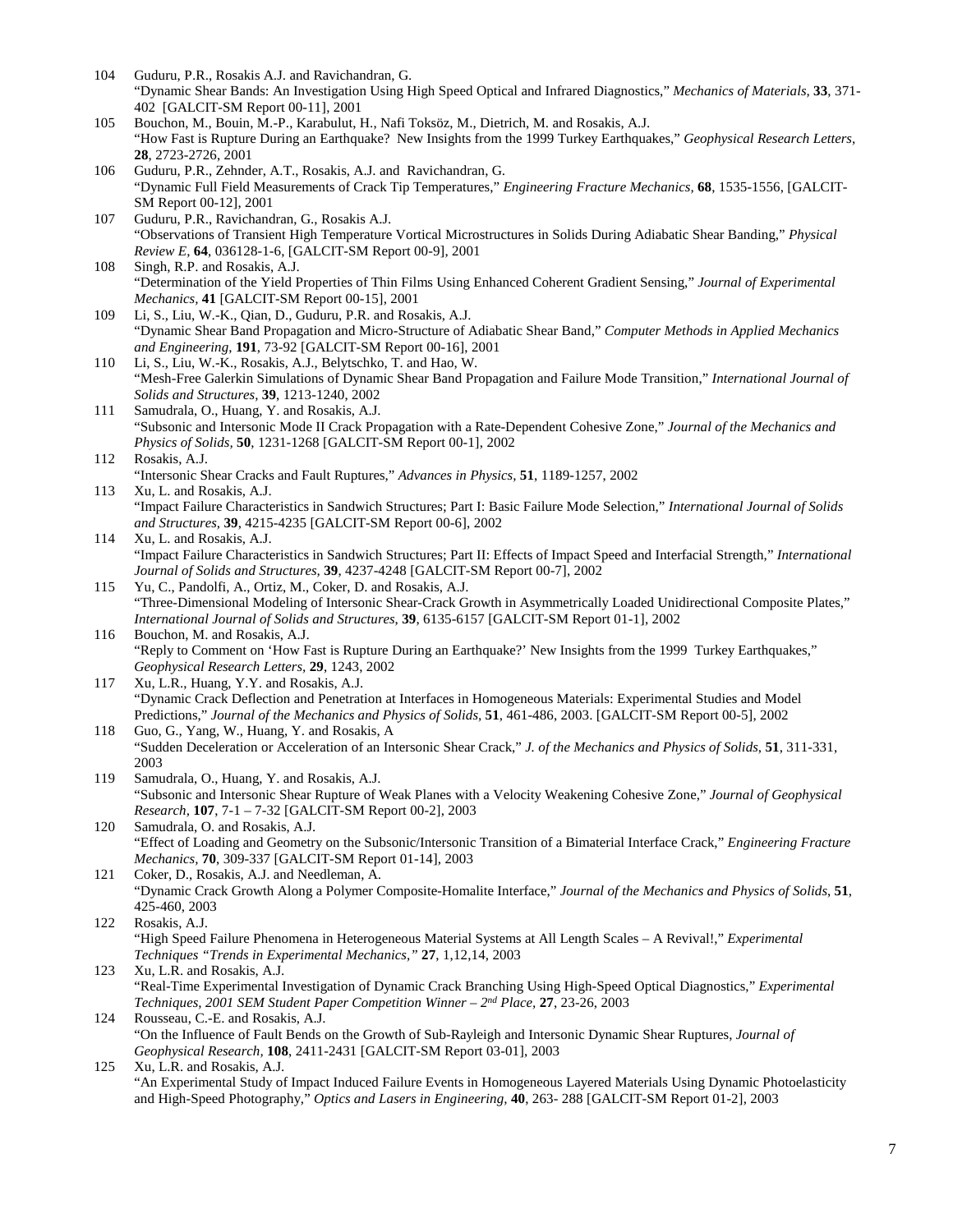- 126 Yu, C., Ortiz, M. and A.J. Rosakis "3-D Modelling of Impact Failure in Sandwich Structures," *Fracture of Polymers Composites and Adhesives II* (B. Blackman, A. Pavan and J.G. Williams, Eds.), Section 3.4 Composites Modelling, pp. 527-538, 2003
- 127 Park, T.-S., Suresh, S., Rosakis, A.J. and Ryu, J. "Measurement of Full-Field Curvature and Geometrical Instability of Thin Film-Substrate Systems through CGS Interferometry," *Journal of the Mechanics of Physics of Solids*, Special Volume on Dynamic Failure and Thin Film Mechanics, **51**, Issues 11-12, 2191-2211 (A.J. Rosakis, G. Ravichandran and S. Suresh, Guest Editors), 2003
- 128 Rosakis, A. J., Ravichandran, D. and Suresh, S.
- **"**Dedication**",** *Journal of the Mechanics and Physics of Solids,* **51**, Issues 11-12, , Page v, 2003 129 Xia, K., Rosakis, A.J. and Kanamori, H.
- "Laboratory Earthquakes: The Sub-Rayleigh-to-Supershear Rupture Transition," *Science,* **303**, Issue 5665,1859-1861, 2004 130 Hao, S., Liu, W.K., Klein, P. and Rosakis, A.
- "Modeling and Simulation of Intersonic Crack Growth," *International Journal of Solids & Structures",* **41**, Issue 7,1773-1799, 2004
- 131 Anderson, D.D. and Rosakis, A.J. "Comparison of Three Real Time Measurement Techniques for the Measurement of Dynamic Fracture Initiation Toughness in Metals," *Engineering Fracture Mechanics,* **72**, Issue 4, 535-555, 2005
- 132 Xia, K., Rosakis, A.J. and Kanamori, H. "Supershear and Sub-Rayleigh-Intersonic Transition Observed in Laboratory Earthquake Experiments," *Experimental Techniques,* **29** (3), 63-66, 2005
- 133 Coker, D. Lykotrafitis, G., Needleman, A. and Rosakis, A.J. "Frictional Sliding modes along an interface between identical elastic plates subject to shear impact loading" *Journal of the Mechanics of Physics of Solids,* **53,** Issue 4**,** 884-922, 2005 134 Xia, K., Rosakis, A.J., Kanamori, H. and Rice, J.R
- "Laboratory Earthquakes along Inhomogeneous Faults: Directionality and Supershear", *Science,* Vol. **308,** Issue 5722**,** 681- 684,2005
- 135 Needleman, A., Coker, D. and Rosakis, A. J. "Fast Crack Growth Along Interfaces" *Latin American Journal of Solids and Structures,* **2**, 5-15, 2005
- 136 Huang, Y. and Rosakis, A.J. "Extension of Stoney's Formula to Non-uniform Temperature Distributions in Thin Film/Substrate Systems. The Case of Radial Symmetry", *Journal of the Mechanics and Physics of Solids,* **53**, pp 2483-2500, 2005
- 137 Huang, Y., Ngo, D. and Rosakis, A.J. "Non-uniform, Axisymmetric Misfit Strain in Thin Films Bonded on Plate Substrates/Substrate Systems: The Relation between Non-Uniform Film Stresses & System Curvatures", *Acta Mechanica Sinica,* **21**, pp 362-370, 2005
- 138 Rittel, D. and Rosakis, A.J. "Dynamic Fracture of Berylium-Bearing Bulk Metallic Glass Systems: A Cross-Technique Comparison" *Engineering Fracture Mechanics*, **72**, 1905-1919, 2005
- 139 L. R. Xu, and Rosakis, A. J. "Impact Damage Visualization of Heterogeneous Two-Layer Materials Subjected to Low-speed Impact," *International Journal of Damage Mechanics*, Vol. **14,** pp.215-233, 2005

- 140 Anderson, D.D. and Rosakis, A. J. *"Dynamic Fracture Properties of Titanium Alloys"* Experimental Mechanics*, 46:3, 1-8,* 2006 141 Xia, K., Chalivendra, V. B. and Rosakis, A.J. "Spontaneous Mixed-Mode Fracture in Bonded Similar and Dissimilar Materials", E*xperimental Mechanics,* **46**: 163-171, 2006
- 142 Lykotrafitis, G. Rosakis, A. J. and Ravichandran, G. "Particle Velocimetry and Photoelasticity Applied to the Study of Dynamic Sliding Along Frictionally-Held Bimaterial Interfaces: Techniques and Feasibility", *SEM Experimental Mechanics*, **46**: 205-216, 2006
- 143 Kanamori, H., Xia, K. and Rosakis, A.J. "Laboratory Earthquakes", *International Journal of Fracture,* Special Edition*,* **138**: 211-218, 2006
- 144 Brown, M, Park, T-S., Rosakis, A., Ustundag, E., Huang, Y., Tamura, N. and Valek, B. "A Comparison of X-ray Microdiffraction and Coherent Gradient Sensing in Measuring Discontinuous Curvatures in Thin Film – Substrate Systems", *J. of Applied Mechanics (ASME Transactions),* **73***,* pp 723-729**,** Special Vol. –W.G. Knauss Symposium, 2006
- 145 Lykotrafitis, G., Rosakis, A. J. and Ravichandran, G.
- "Self-healing, pulse-like, shear ruptures in the laboratory", *Science,* Vol. **313,** 1765-1768, 2006 146 Lykotrafitis, G. and Rosakis, A. J.
- "Dynamic sliding of frictionally held bimaterial interfaces subjected to impact shear loading", *Proceedings of the Royal Society A*, **462**, 2997-3026, 2006
- 147 Lykotrafitis, G. and Rosakis, A.J. "Sliding along frictionally held incoherent interfaces of homogeneous systems subjected to dynamic shear loading: a photoelastic study", *International Journal of Fracture*, Vol. **140**, 213-233, 2006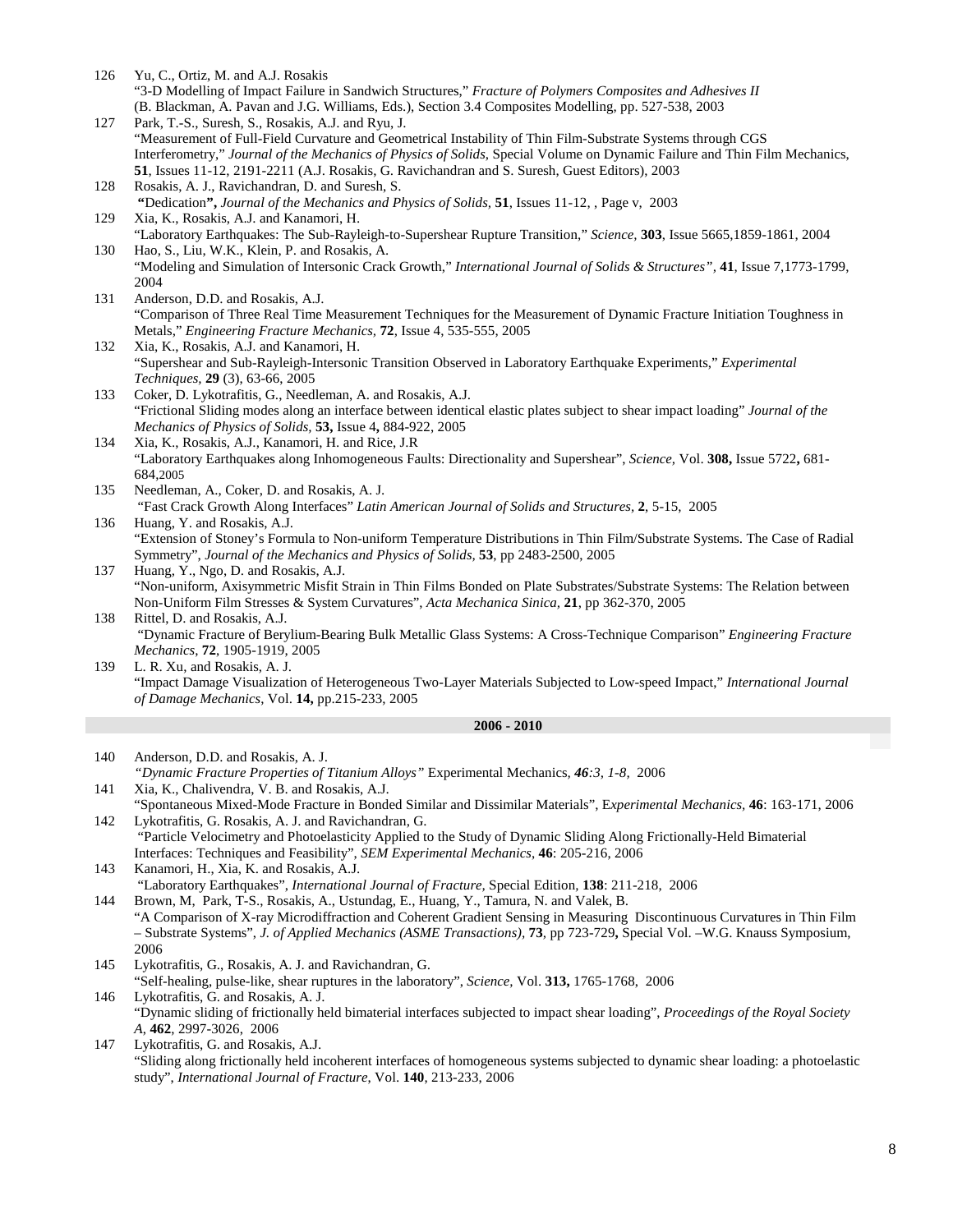- 148 Ngo, D., Feng, X., Huang, Y., Rosakis, A.J. and Brown, M.A. "Thin Film/Substrate Systems Featuring Arbitrary Film Thickness and Misfit Strain Distributions: **Part I**. Analysis for Obtaining Film Stress from Non-Local Curvature Information,", International Journal of Solids and Structures, Vol. **44**, 1745- 1754, 2006
- 149 Brown, M., Rosakis, A.J., Feng, X., Huang, Y. and Üstündag, E. "Thin film/Substrate Systems Featuring Arbitrary Film Thickness and Misfit Strain Distributions: **Part II**. Experimental Validation of the Non-Local Stress/Curvature Relations,", *International Journal of Solids and Structures,* Vol. **44**, 1755-1767, 2006
- 150 Yang, Q.D., Rosakis, A.J. and Cox, B.N. "Dynamic Fiber Sliding along Debonded, Frictional Interfaces", *The Proceedings of the Royal Society,* Vol. **462**, 1081-1106, 2006
- 151 Xia, K., Chalivendra, V. B. and Rosakis, A.J. "Observing Self-similar Crack Growth in Experiments", *Engineering Fracture Mechanics,* Vol. **73**, 2748-2755, 2006 152 Ngo, D., Huang, Y., Rosakis, A.J. and Feng, X.
- "Spatially Non-Uniform, Isotropic Misfit Strain in Thin Films Bonded on Plate Substrates: The Relation between non-uniform film stresses and system curvatures, *Thin Solid Films,* Vol. **515**, 2220-2229, 2006
- 153 Arias, I., Knap, J., Chalivendra, V. B., Hong, S., Ortiz, M. and Rosakis, A. "Numerical modeling and experimental validation of dynamic fracture events along weak planes," *Computational Methods in Applied Mechanics and Engineering* Vol. **196**, 3833-3940, 2007
- 154 Feng, X., Huang, Y., Jiang, H., Ngo, D., and Rosakis A.J. "The Effect of Thin Film/Substrate Radii on the Stoney Formula for Thin Film/Substrate Subjected to Non-uniform Axisymmetric Misfit Strain and Temperature" *Journal of the Mechanics of Materials and Structures*, Vol **1**, pp 1041-1054, 2006
- 155 Rosakis, A. J., Lykotrafitis, G., Xia, K. and Kanamori, H. "Dynamic Shear Rupture in Frictional Interfaces: Speeds, Directionality and Modes", *Treatise in Geophysics,* (G. Schubert, Editor-in-Chief) Vol*.* **4** - *Earthquake Seismology,* (H. Kanamori, Volume Editor) Elsevier, October 15, 2007
- 156 Lu, X., Lapusta, N., and Rosakis, A.J. "Pulse and Crack-like Ruptures in Experiments Mimicking Crustal Earthquakes*", The Proceedings of the National Academy of Sciences USA (PNAS),*Vol. **104**, No. 48, 18931-18936, 2007 *. (DOI: 10.1073/pnas.0704268104)*
- 157 Biegel, R.L., Sammis, C.G., and Rosakis, A. J "Interaction of a Dynamic Rupture on a Fault Plane with Short Frictionless Fault Branches", *Pure and Applied Geophysics*, Vol. **164**, pp 1881-1904, (DOI 10.1007/s00024-007-0251-2), 2007
- 158 Huang, Y, Ngo, D., Feng, X. and Rosakis, A. "Anisotropic, Non-uniform Misfit Strain in a Thin Film Bonded on a Plate Substrate", *Interaction and Multiscale Mechanics,*, Vol. **1**, No. 1, pp 123-142, 2007
- 159 Huang, Y. and Rosakis, A.J. "Extension of Stoney's Formula to Arbitrary Temperature Distributions in Thin Film/Substrate Systems", *Journal of Applied Mechanics*, Vol. **74,** pp 1225-1233, 2007
- 160 Feng, X., Huang, Y. and Rosakis, A. J. "On the Stoney Formula for a Thin Film/Substrate System with Non-uniform Substrate Thickness", *Journal of Applied Mechanics- Transactions of the ASME,* Vol. **74**, pp 1276 -1281, 2007
- 161 Feng, X., Huang, Y. and Rosakis, A.J. "Multi-layer thin films/substrate system subjected to non-uniform misfit strains", *International Journal of Solids and Structures*, Vol. **45**, pp 3688-3698, 2007
- 162 Chalivendra, V. B., and Rosakis, A.J. "Interaction of dynamic mode-I cracks with inclined interfaces", *Engineering Fracture Mechanics,* Vol. **75**, pp 2385-2397, 2008
- 163 Biegel, R., Sammis, C. and Rosakis, A. An experimental study of the effect of off-fault damage on the velocity of a slip pulse, *J. Geophys. Res*., Vol. **113**, 2008 164 Feng, X., Huang, Y. and Rosakis, A. J.
- "Stresses in a Multilayer Thin Film/Substrate System Subjected to Nonuniform Temperature", *Journal of Applied Mechanics*, Vol. **75**, 2008
- 165 Mello, M., Hong, S. and Rosakis, A.J. "Extension of the Coherent Gradient Sensor (CGS) to the Combined Measurement of In-Plane and Out-of-Plane Displacement Field Gradients", *Experimental Mechanics*, Special Edition, 2008
- 166 Park, T-S., Dao, M., Suresh, S., Rosakis, A.J., Pantuso, D. and Shankar S. "Some Practical Issues of Curvature and Thermal Stress in Realistic Multi-level Metal Interconnect Structures" *Journal of Electronic Materials,* Vol. **37**, No. 6. pp 777 – 791, 2008
- 167 Xia, K.W., Rousseau, C. and Rosakis, A.J. "Experimental investigations of spontaneous bimaterial interfacial fractures", *Journal of Mechanics of Materials and Structures*, Vol. **29** (3), 173-184, 2008
- 168 Chalivendra, V., Hong, S., Arias, I., Knap, J., Rosakis, A. and Ortiz, M. "Experimental validation of large-scale simulations of dynamic fracture along weak planes", *International Journal of Impact Engineering,* Vol. **30**, pp. 888-889, 2009
- 169 Lu, X., Lapusta, N. and Rosakis, A.J. "Analysis of supershear transition regimes in rupture experiments: the effect of nucleation conditions and friction parameters", *Geophysical Journal International,* Vol. **177**, pp. 717-732, *(DOI: 10.1111/j.1365-246X.2009.04091.x),* 2009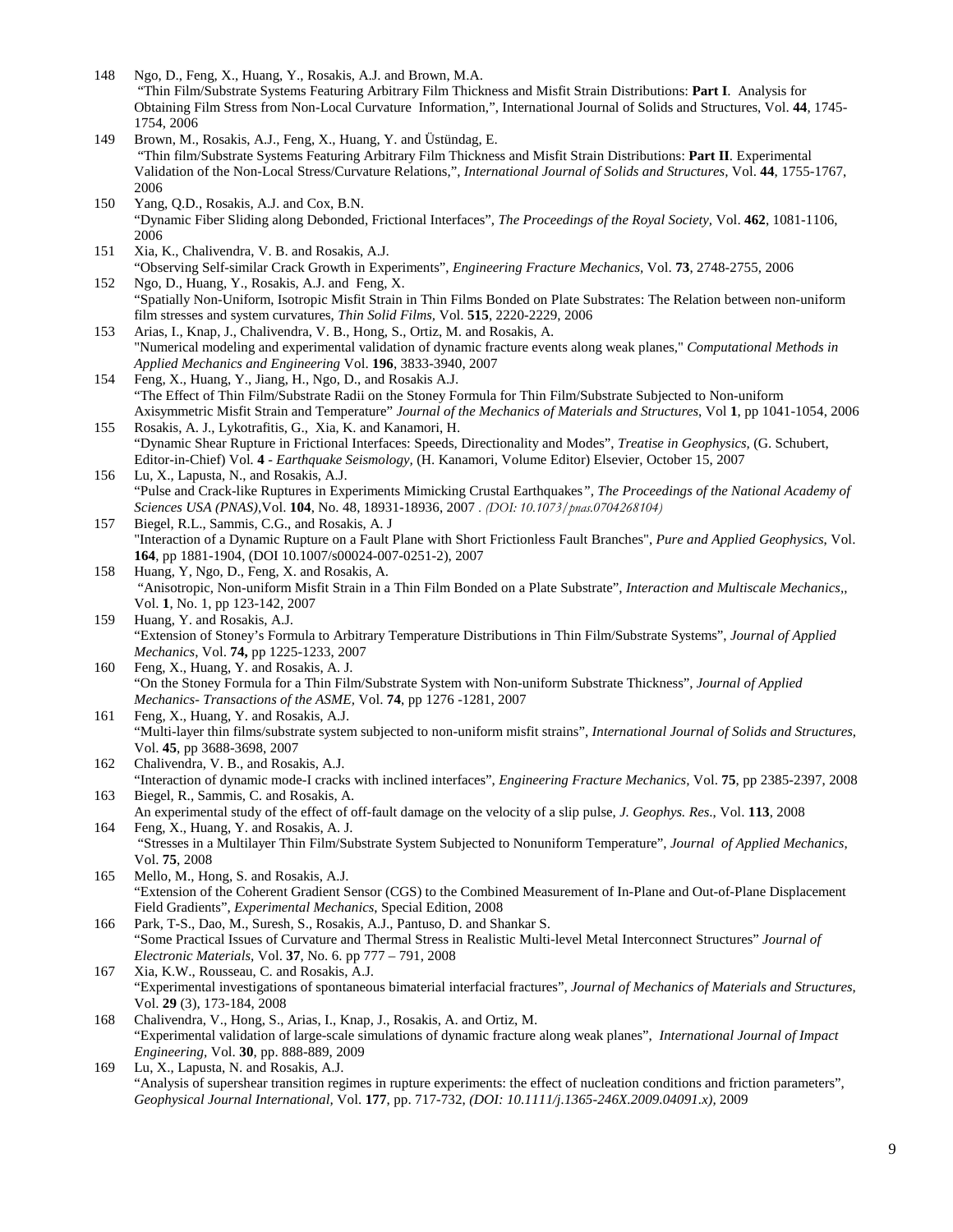- 170 Templeton, E.L., Baudet, A., Bhat, H.S., Dmowska, R., Rice, J. R., Rosakis, A. J, Rousseau, C-E "Finite Element Simulations of Dynamic Shear Rupture Experiments and Dynamic Path Selection Along Kinked and Branched Faults", *Journal of Geophysical Research,* Vol. **114**, 2009
- 171 Rousseau, C-E., Rosakis, A. J. "Dynamic Path Selection along Branched Faults: Experiments Involving Sub-Rayleigh and Supershear Ruptures", *Journal of Geophysical Research,* Vol. **114**, 2009
- 172 Griffith, W. A., Rosakis, A. J., Pollard, D.D., Ko, Chi Wan "Dynamic Rupture Experiments Elucidate tensile crack development during propagating earthquake ruptures", *Geology,* Vol. **37**, No. 9, pp-795-798; *(DOI: 10.1130/G20064A),* 2009.
- 173 Lu, X., Rosakis, A.J., and Lapusta, N. "Rupture Modes in Laboratory Earthquakes: Effect of Fault Prestress and Nucleation Conditions", *Journal of Geophysical Research*  Vol*.* **115,** *(B12302, DOI:10.1029/2009JB006833),* 2010
- 174 Biegel, R. L., Bhat, H. S., Sammis, C. G., Rosakis, A. J "The Effect of Asymmetric Damage on Dynamic Shear Rupture Propagation I: No Mismatch in Bulk Elasticity", *Tectonophysics*, 2010 Special Edition on Supershear Ruptures, Vol. **493**, Issue 3-4, pp. 254-262, 2010
- 175 Bhat, H. S., Biegel, R. L., Rosakis, A. J Sammis, C. G. "The Effect of Asymmetric Damage on Dynamic Shear Rupture Propagation II: With Mismatch in Bulk Elasticity", *Tectonophysics*, 2010 Special Edition on Supershear Ruptures, Vol. **493**, Issue 3-4pp. 263-271, 2010
- 176 Lu, X., Lapusta, N., Rosakis, A. J. "Pulse-like and crack-like dynamic shear ruptures on frictional interfaces: experimental evidence, numerical modeling, and implications", *International Journal of Fracture,* Vol. **163**, 1-2, 27-39, (*DOI: 10.1007/s10704-010-9479-40),* 2010
- 177 Mello, M., Bhat, H.B., Rosakis, A. J., Kanamori, H. "Identifying the unique ground motion signatures of supershear earthquakes: Theory and experiments", *Tectonophysics*, 2010 Special Edition on Supershear Ruptures, Vol. **493**, Issue 3-4, pp. 297-326 (S. Das and M. Bouchon, Editors), 2010
- 178 Eliasson, V., Mello, M., Rosakis, A. J., Dimotakis, P. E. "Experimental investigation of converging shocks in water with various confinement materials", *Shock Waves,* Vol. **20***,*pp. 395-408, 2010
- 179 Sammis, C. G., Rosakis A. J and Bhat, H. S., "Effects of Off-Fault Damage on Earthquake Rupture Propagation: Experimental Studies", *Pure and Applied Geophysics*, Vol. **166**, pp. 1629-1648, 2010

- 180 Bhat, H.S., Sammis, C.G., Rosakis, A.J. "The Micromechanics of Westerley Granite at Large Compressive Loads", *Pure and Applied Geophysics.*, Vol. **168** (12):pp. 1–18 *(DOE: 10.1007/s00024-011-0271-9)*, 2011
- 181 Lamberson, L., Eliasson V., Rosakis, A.J. "In situ Optical Investigations of Hypervelocity Impact Induced Dynamic Fracture", *Experimental Mechanics*, Special Edition, Dynamic Behavior of Materials, Conference Proceedings of the Society for Experimental Mechanics Series, Vol. **1**, *(DOI: 1007/978-1-4419-8228-5),* 2011
- 182 Adams, M., Lashgari, B., McKerns, M., Mihaly, J., Ortiz, M., Owhadi, H., Rosakis, A.J., Stalzer, M., Sullivan, T. J. "Rigorous Model-Based Uncertainty Quantification with Application to Terminal Ballistics - Part II. Systems with Uncontrollable Inputs and Large Scatter", *Journal of the Mechanics and Physics of Solids*, Vol.**60**: pp.1002-1019, 2012
- 183 Bhat, H. S., Rosakis, A. J., Sammis, C. G. ["A Micromechanics Based Constitutive Model For Brittle Failure at High Strain Rates"](http://earth.usc.edu/%7Ehbhat/documents/CollectedPapers/article/BhatRosakisSammis2012a.pdf), *Journal of Applied Mechanics, Vol. 79* (3), 031016, (DOE:10.1115/1.4005897), 2012
- 184 Ngo, D, Huang, Y., Rosakis, A.J., Griffith, W.A., Pollard, D.D. "Off-fault tensile cracks: A link between geological fault observations, lab experiments and dynamic rupture models", *Journal of Geophysical Research ,* Vol. **117**, B01307, *(DOI: 10.1029/ 2011JB008577),* 2012
- 185 Mihaly, J.M., Tandy, J. D., Adams, M. A. Rosakis, A. J. "In Situ Diagnostics for a Small-Bore Hypervelocity Impact Facility", *International Journal of Impact Engineering,*, Vol. **62**, pp. 13-26, December 2013
- 186 Mello, M.M., Bhat, H.S., Rosakis, A.J., Kanamori, H. "Reproducing the Supershear Portion of the 2002 Denali Earthquake Rupture in the Laboratory", *Earth and Planetary Science Letters.,* Vol. **387***,* pp.89-96, *(DOI:10.1016/j.epsl.2013.11.030)*, 2013
- 187 Gabuchian, V., Rosakis, A.J., Lapusta, N., Oglesby, D. "Experimental Investigation of Strong Ground Motion due to Thrust Fault Earthquakes", *Journal of Geophysical Research: Solid Earth,* Vol. **119**, Issue 2, pp. 1316-1336, *(DOI:10.1002/2013JB010409),* 2014
- 188 Rubino, V., Lapusta, N., Rosakis, A. J., Leprince, S., Avouac, J-P. "Static Laboratory Earthquake Measurements with the Digital Image Correlation Method", *Journal of Experimental Mechanics,*  Special Edition on DIC Methods and Applications*,* DOI 10.1007/s11340-014-9893-z, 2014
- 189 Tandy, J.D., Mihaly, J. M., Adams, M.A., Rosakis, A. J. "Examining the Temporal Evolution of Hypervelocity Impact Phenomena via High-speed Imaging and Ultraviolet-Visible Emission Spectroscopy", *Journal of Applied Physics*, Vol. **116**, Issue 3, ( DOI: 10.1063/1.4890230), 2014
- 190 Mihaly, J.M., Tandy, J. D, Rosakis, A. J., Adams, M. A., Pullin, D. "Pressure-Dependent, Infrared-Emitting Phenomenon in Hypervelocity Impact", *Journal of Applied Mechanics*, Vol. **82**, pp. *(DOI:10.1115/1.4029020)*, January 2015